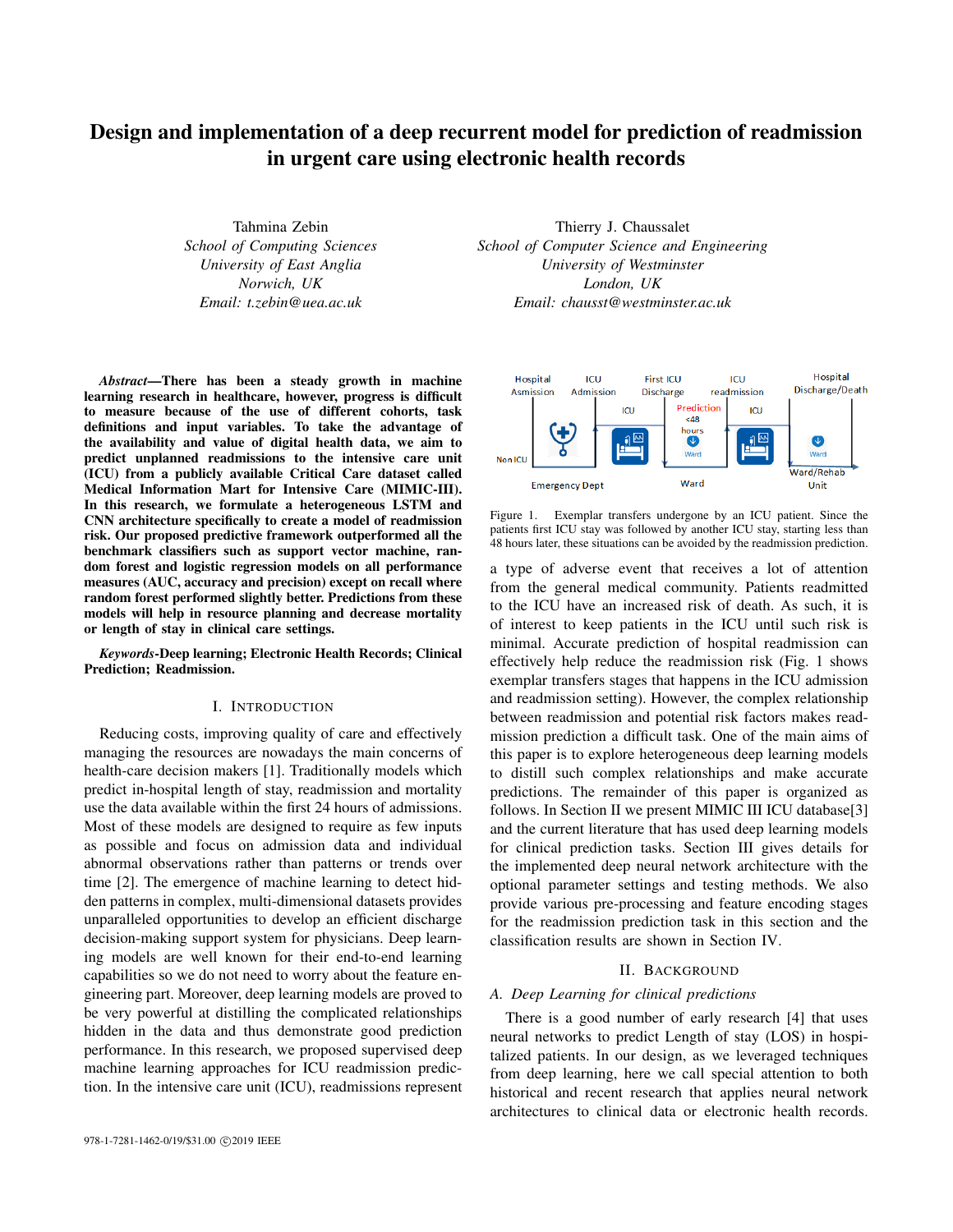In predicting mortality from early admission data, feed forward neural networks nearly always outperform baselines based on logistic regression or severity of illness scores [5]. Machine learning techniques like state space models and time series mining to integrate more detailed data about the patient into mortality prediction have also been used in the literature. Recently, novel deep learning architectures have been proposed for survival analysis [6]. Many of these works aim to make predictions based on complex temporal patterns of physiology rather than individual patient measurements. Others leverage information from clinical notes, extracted using topic models [7]. However, the results are generally not comparable due to use of different data, hence we attempted to develop our models using a publicly available dataset described in the next subsection.

### *B. MIMIC-III Dataset*

Medical Information Mart for Intensive Care III (MIMIC-III) is a database comprising Electronic Health Record (EHR) information related to patients admitted to critical care units during yeas 2001-2012 at the Beth Israel Deaconess Medical Centre, in Boston, USA. It contains data for more than 40,000 patients regarding their vital signs, medications, laboratory measurements from within the hospital (i.e. in-patient) and from clinics (i.e. out-patient), charted observations during a patients stay in the intensive care unit, and de-identified notes regarding the patients stay, including nursing notes, physician notes and discharge summaries [3]. MIMIC-III consists of 26 relational tables, where 16 of them contain timestamped event information. Tables are linked by identifiers:  $SUBJECT\_ID$  refers to a unique patient and HADM ID refers to a unique admission. For this study, we have mainly used chartevents table, along with linked d item table to get the label of  $item_i d$  specified in the chartevents table. Diseases and procedures in the MIMIC-III are encoded using the International Classification of Diseases version 9 (ICD-9) codes, and the mapping can be found in diagnoses icd and procedures icd tables. Time in the MIMIC-III database is stored with one of two suffixes: TIME (down to the minute) and DATE (down to the day). Most data are recorded with a time indicating when the event took place (CHARTTIME) and when it was validated (STORETIME). In this research, the event logs were created using CHARTTIME attributes, as this is the best match to the time of actual measurement. All the patient data in the MIMIC-III database has been de-identified and all dates have been randomly shifted to the future so that dates are internally consistent for the same patient but inconsistent across patients [8], [9].

## *C. Patient Screening for readmission modelling*

We processed the MIMIC-III dataset to construct a representative readmission dataset where we first screened out the patients under age 18, and have removed the patients



Figure 2. Exploratory Analysis for readmission modelling. (a) Age distribution; (b)ICU admission count by Length of Stay(in days)

who died in the ICU. This results in total 35,334 patients with 48,393 ICU stays. To be noted, one patient may have multiple in-hospital records in the dataset. We then split the processed patients into training(80%), validation(10%)and testing(10%) partitions and conduct a five-fold cross validation. In the ICU readmission dataset, we categorized all selected patients and the corresponding ICU stay records into positive or negative cases. Positive cases are regarded as ones in which the patients could benefit from a prediction of readmission before being transferred or discharged. Negative cases, on the contrast, are those that the patient do not need ICU readmission. Specifically, patients who were transferred or discharged from ICU and did not return and are still alive within the next 30 days are considered to be negative cases [8]. In the MIMIC Dataset, we had the following instances that contributed to the positive cases: i) patients were transferred to low-level wards from ICU, but returned to ICU again (3,555 records); ii) patients were transferred to low-level wards from ICU, and died later(1,974 records); iii) patients were discharged, but returned to the ICU within the next 30 days (3,205 records); iv) patients were discharged, and died within the next 30 days (2,556 records). Fig. 2 illustrates the patient age distribution and readmission count by days for the the discussed patient groups.

## *D. Dealing with the data imbalance*

The dataset for the readmission modelling task was relatively imbalanced, with the positive group that went through any form of readmission formed of 11290 instances out of 48393 ICU stays. This resulted in a positive and negative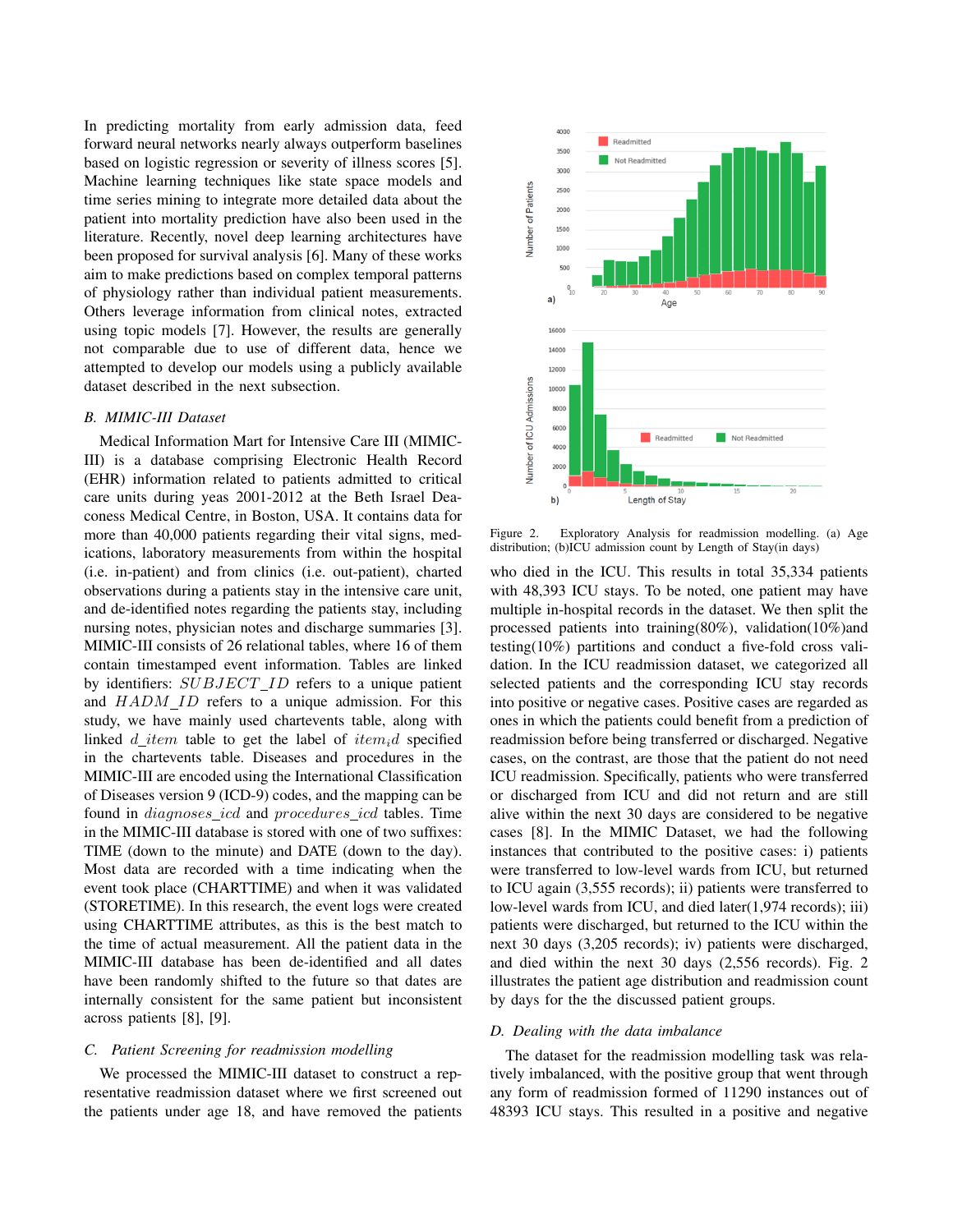readmission class ratio of 1:3.3. The machine learning literature proposes to handle data imbalance through either undersampling or over-sampling strategies. The former involves reducing the majority class by the removal of instances from the training set, while the latter over-samples with repetition from the minority class, thus increasing its impact within the training process. Several variations of under- or oversampling were proposed in previous studies, including the one-sided selection and Synthetic Minority Oversampling Technique (SMOTE) [10]. We have applied the latter on the training dataset to avoid any bias during the training stage.

#### *E. 48 hour chart event segmentation*

For temporal information modeling of the time-series ICU records, a 48-hour window on each ICU stay has been applied. From literature it was observed that, the data during the last 48 hours before the patient is discharged or transferred to a lower level ward are the most informative for readmission prediction. Therefore, we separated out last 48 hour data from each ICU record for the modelling purpose. To maintain consistency, if a record was found shorter than 48 hours, we replicated the data of the last hour to fill the gap in the 48 hour record window.

#### III. READMISSION MODELLING

In this section, we provide a brief description of the proposed model along with the demographics, disease code and chart events features used in our ICU readmission modelling tasks from MIMIC III dataset. As readmission modelling uses time series data, we attempted multiple model structures including bidirectional LSTM, CNN, and various combinations of them to automate the feature extraction process. The mathematical foundation for LSTM can be found in ref [11], [12]. After exploring the models systematically, we finally proposed a heterogeneous LSTM+CNN model, where the CNN computes the feature maps without zero padding after receiving the output hidden unit sequence from LSTM.

#### *A. Model Architecture*

A summary of the proposed LSTM+CNN model architecture is shown in Fig. 3. We have utilized the *sequential* model and the *dense*, *Conv1D*, *LSTM*, *concatenate*, and *batch normalization* layers from the python keras toolbox.

At the very first layer, we fed the processed chart events in 48-h structured windows, along with encoded demographic features and ICD-9 embedding features to build up internal states of the bidirectional LSTM layer and update its weights to generate the significant memory states in the data. The learning rate of training was set to  $1 \times 10^{-3}$ , and we used binary cross-entropy along with an Adam optimizer (beta =0.9) during the training stage of the model. After that the CNN layer receives the output sequence from final bidirectional LSTM layer and computes the feature maps to be fed to the output decision making layer. We have used



Figure 3. LSTM+CNN model, and CNN computes the feature maps for final classification after receiving the output hidden unit sequence from LSTM.

a softmax activation function as the output dense decision layer. The layer calculates the loss between the predicted values and the true values, and the weights in the network are adjusted according to the loss. Our proposed classification model was implemented using python keras library [13] with TensorFlow back end. All of our evaluations were performed on a linux pc with an Intel Xeon 3.60GHz processor, 128 GB RAM and an NVIDIA Titan V GPU.

## *B. Chart Events, demographics and ICD-9 features*

There are several significant groups of variables for predicting readmission. The first group of variables are chart events. Chart events are recorded from notes of healthcare providers (e.g., physicians and nurses) and represent the patients physiological conditions from experts observation and opinions [14]. Second, patient variables, especially chronic diseases, that are found strongly associated with ICU readmission risk [15]. Thirdly, the basic demographic information, such as gender, age, race, that are again demonstrated as important factors in the state of art readmission prediction . The demographic features we consider consist of the patients gender, age, race, and insurance type. The reason for including insurance type (uninsured) could lead to insufficient payment and might result in an unexpected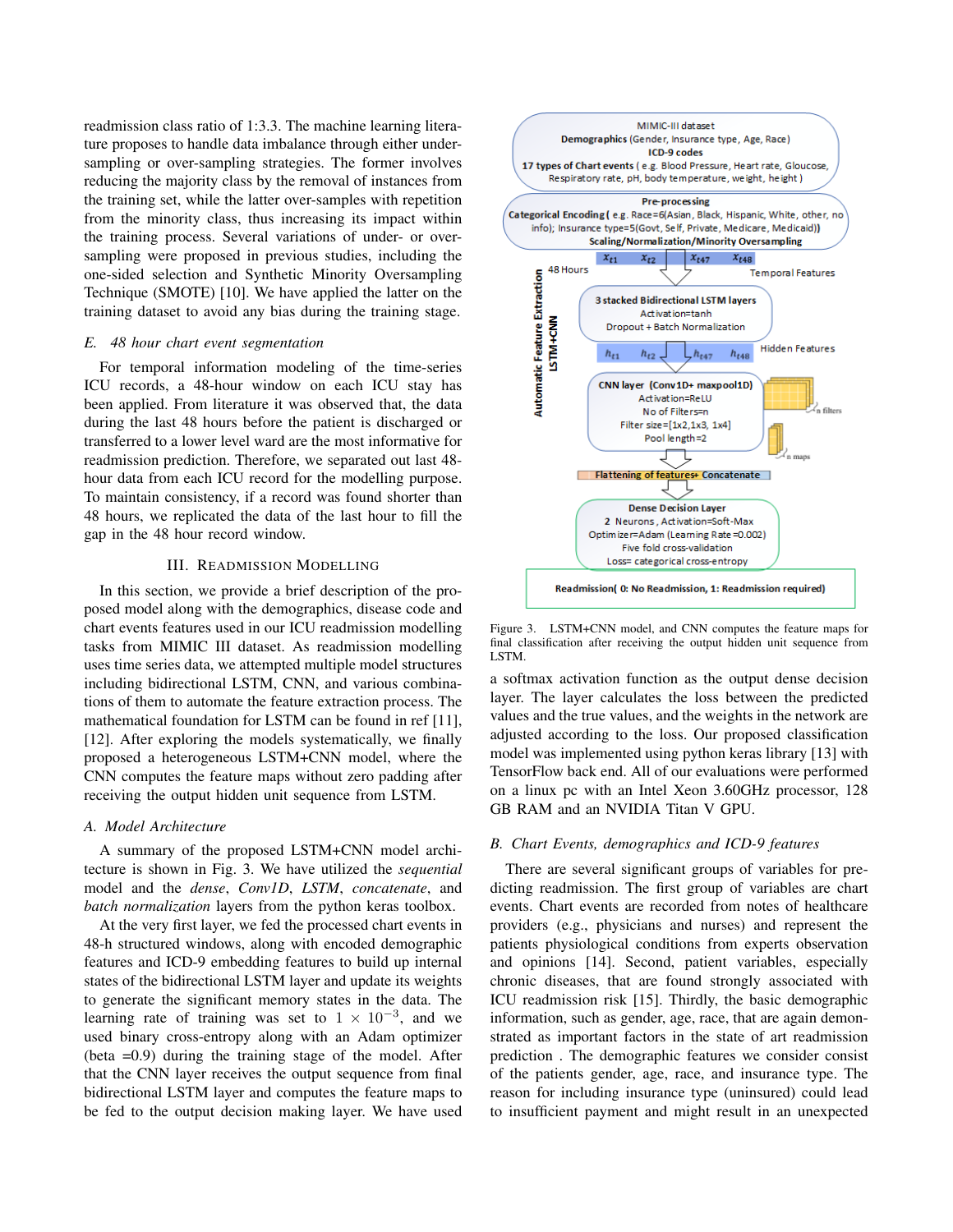| Classifier                       | Features                 | Accuracy $(\% )$             | Precision(%) | Recall $(\% )$         | Area Under Curve (AUC)           |
|----------------------------------|--------------------------|------------------------------|--------------|------------------------|----------------------------------|
| Statistical Models: Logistic Re- | $CE \, STATE + ICD-9+ D$ | 70.3                         | 87.2         | 73.6                   | 0.714                            |
| gression                         |                          |                              |              |                        |                                  |
| Random Forest                    | $CE \, STATE + ICD-9+ D$ | 72.3                         | 89.2         | 75.6                   | 0.770                            |
| Support Vector Machine           | $CE \, STATE + ICD-9 +D$ | 71.1                         | 90.4         | 72.2                   | 0.775                            |
| <b>LSTM</b>                      | 48-h CE only             | 69.5                         | 89.4         | 68.6                   | 0.761                            |
| <b>LSTM</b>                      | 48-h $CE+$ ICD-9 + D     | 70.7                         | 90.6         | 73.3                   | 0.787                            |
| LSTM+CNN                         | 48-h $CE+ ICD-9 + D$     | 73.1                         | 92.2         | 74.2                   | 0.821                            |
| Cholesterol                      | <b>Urine</b>             | <b>BP</b> (Diastolic)        |              | <b>BP</b> (systolic)   | <b>Heart Rate</b>                |
| 10 <sup>2</sup>                  |                          |                              |              |                        |                                  |
| Frequency<br>$10^1$              |                          |                              |              |                        |                                  |
| 10 <sup>0</sup>                  |                          |                              |              |                        |                                  |
|                                  |                          |                              |              |                        |                                  |
| $-0.5$<br>0<br>$+0.5$            | $-0.5$<br>$+0.5$<br>0    | $+0.5$<br>$-0.5$<br>$\Omega$ | $-0.5$       | $\mathbf{0}$<br>$+0.5$ | $-0.5$<br>$\mathbf{0}$<br>$+0.5$ |
| Hidden state decay weights       |                          |                              |              |                        |                                  |

Table I QUANTITATIVE COMPARISON OF LSTM+CNN WITH OTHER TRADITIONAL CLASSIFICATIONS.

Figure 4. Weight Decay histogram for several chart events at the first hidden layer of the LSTM+CNN model

discharge. The whole dimension is fourteen for the four demographic features we considered in this study. Chronic diseases are one of the most important factors associated with later readmissions. To deal with the EHR ICD-9 codes, we regrouped them in 17 broad classes. For this study, our features consist of 17 chart events (e.g. weight, height, pH, respiratory rate, body temperature, systolic and diastolic blood pressure, capillary refill rate, Glascow coma eye, verbal and motor response parameters) are encoded in 59 channels, 17 diagnoses code groups, and 14 channels for demographic information of the patients.

## *C. Statistical features*

To compare the proposed model with some traditional methods like logistic regression, we also extract statistical features from the chart events for usage [12]. For the implementation of the traditional methods, we also extract the statistical features within each 48-hour window. For the numerical chart events such as diastolic blood pressure or pH, we regress the 48 data points from the 48 hour window linearly and record the rate and the bias in the linear function. For categorical events (e.g. motor response, capillary refill rate), we simply compute the majority occurrence of the event in that category. Fig. 4 captures the long-term temporal dependencies of time series observations in the chart events with the proposed LSTM+CNN model during the patients ICU stay.

## IV. RESULTS AND DISCUSSION

In this section, we evaluated the performance of the modelwith traditional statistical approaches such as logistic regression, random forest etc, and variants of deep leaning models such as Long-Short Term Memory(LSTM) and Convolutional Neural Networks (CNN). We compared the performance obtained by different models and derived the optimal solution of the prediction system. Our experimental results showed that LSTM followed by a CNN utilizing all the feature sets obtains a higher positive recall rate and overall prediction performance. The proposed model outperforms the traditional approaches trained with statistical features. Our experiment results showed that LSTM followed by a CNN utilizing all the feature sets obtains a higher positive recall rate and better prediction performance than its generic LSTM counterpart to explore temporal relationship in the data. As can be seen in Table I, we also experimented with various combination of available feature sets to train variants of LSTM. The proposed model with the full feature set outperforms the traditional approaches trained with statistical features and selective raw features from the chart events, ICD-9 embeddings and the demographic features.

The LSTM trained with basic 48 hour chart events (shown in green in Fig. 5) had an area under the curve (AUC) value of 0.76 while with the proposed LSTM+CNN (shown in purple) with added demographics and ICD-9 embeddings acheived higher AUC value of 0.821. Though the implemented deep learning models take longer to train and to extract the automated features than the statistical models, they are able to predict faster due to the absence of manual feature calculation stage. Our proposed model focused on providing accurate and robust predictions on multi-variate time series data. We only evaluated our method using the publicly available MIMIC III dataset. However, in general, the proposed model can be used in other applications in practice.

#### V. CONCLUSIONS

We leveraged the MIMIC-III dataset to provide clinicians with data-driven decision-making support that can help to prevent inappropriate discharge or transfer of patients that are high-risk for readmission so that ICU can reduce effectively the risk to the patient of readmission and re-